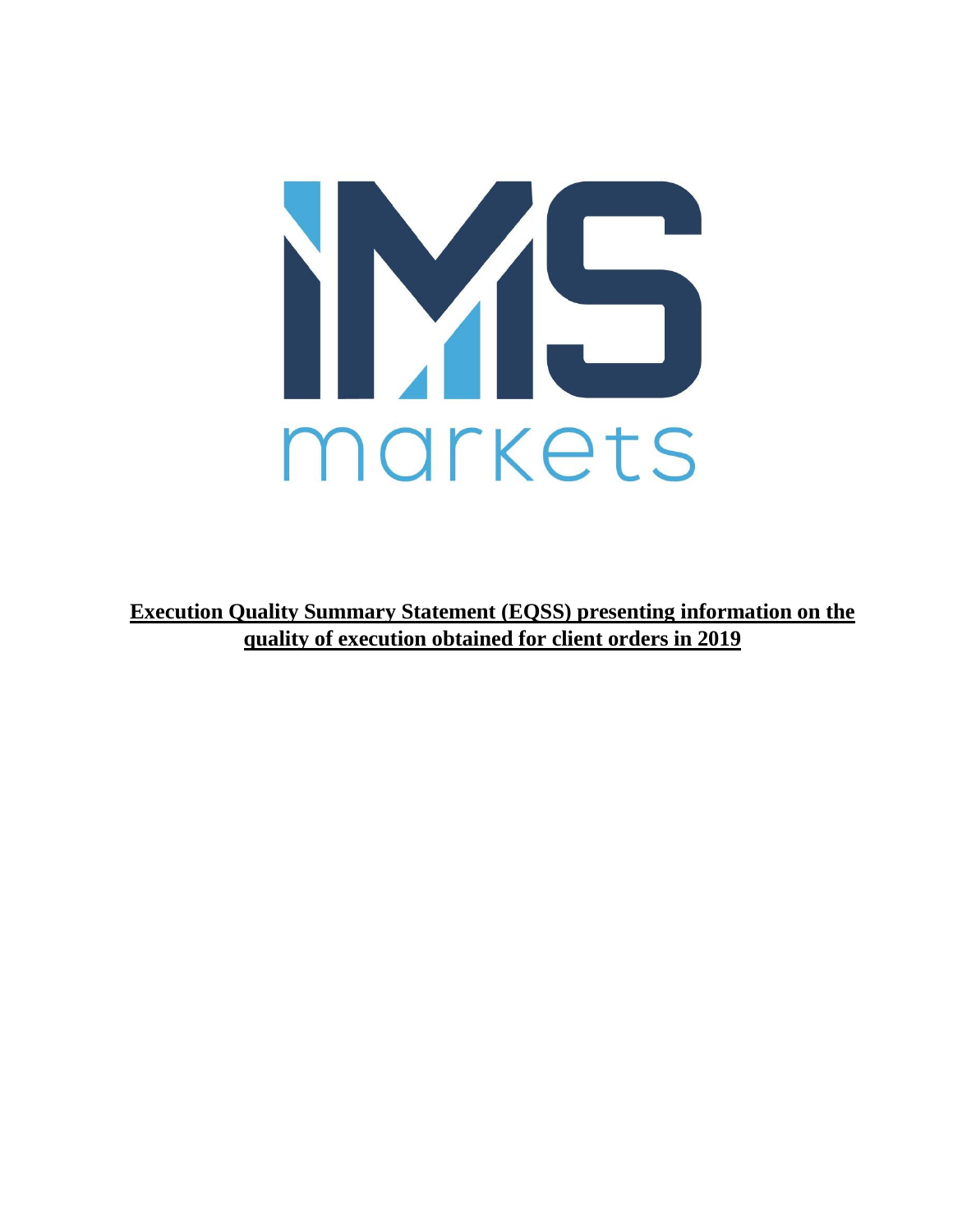## Contents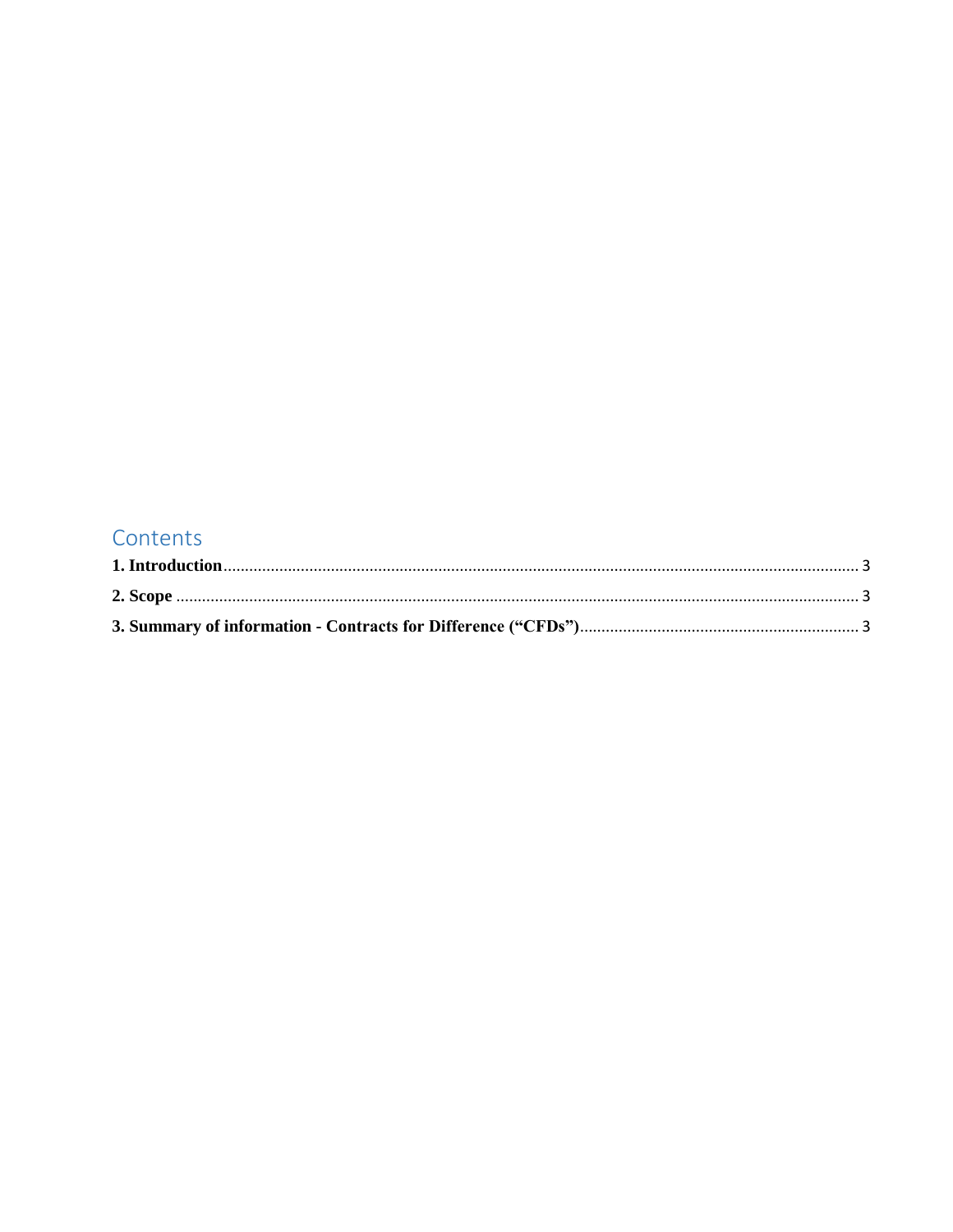#### <span id="page-2-0"></span>**1. Introduction**

#### **INITIAL MERIT SECURE LTD (ex Nextrade Worldwide Ltd)** (hereinafter referred to as the 'Company')

INITIAL MERIT SECURE LTD (ex Nextrade Worldwide Ltd) is incorporated in the Republic of Cyprus with Certificate of Incorporation No. HE 291905. The Company is authorised and regulated by the Cyprus Securities and Exchange Commission ('CySEC'), with a licence No. 229/14, and operates under the Provision of Investment Services, the Exercise of Investment Activities, the Operation of Regulated Markets and Other Related Matters Law of 2017, Law 87(I)/2017, as subsequently amended from time to time (the Law). The Company's office is located at 3, Pythagora Street, Pythagoras Court, 4th Floor, CY-3027 Limassol.

The information above contains a summary of the analysis and conclusions that the company has drawn from its monitoring of the quality of execution obtained on the execution venues where it has executed client orders in 2019.

#### <span id="page-2-1"></span>**2. Scope**

All client orders where the company owes the client best execution under the Markets in Financial Instruments Directive 2014/65/EU ("MiFID II"). For a detailed breakdown of the asset classes for which the company owes a duty of best execution, please refer to the Order Execution Policy.

#### <span id="page-2-2"></span>**3. Summary of information - Contracts for Difference ("CFDs")**

#### **a) An explanation of the relative importance the firm gave to the execution factors of price, costs, speed, likelihood of execution or any other consideration including qualitative factors when assessing the quality of execution.**

In selecting the appropriate Execution Venue for a specific transaction, the company considers the following execution factors:

- available price in the market;
- transaction costs (including commission, execution, clearing and settlement costs);
- speed of execution;
- the likelihood of execution and settlement (depending on liquidity in the particular market);
- the size and nature of the transaction; and
- Any other consideration that the company deems to be relevant to the execution of that transaction.

The company takes into account the following criteria when determining the relative importance of the abovementioned execution factors:

- characteristics of the client:
- characteristics of the client's order (e.g. market, limit, stop);
- characteristics of the financial instrument(s) (e.g. commodity, currency, fixed income, equity);
- characteristics of the Execution Venues to which the order can be directed.

In general, the company regards price as being the most important execution factor when seeking to obtain the best possible outcome for clients. However, in certain circumstances the company may decide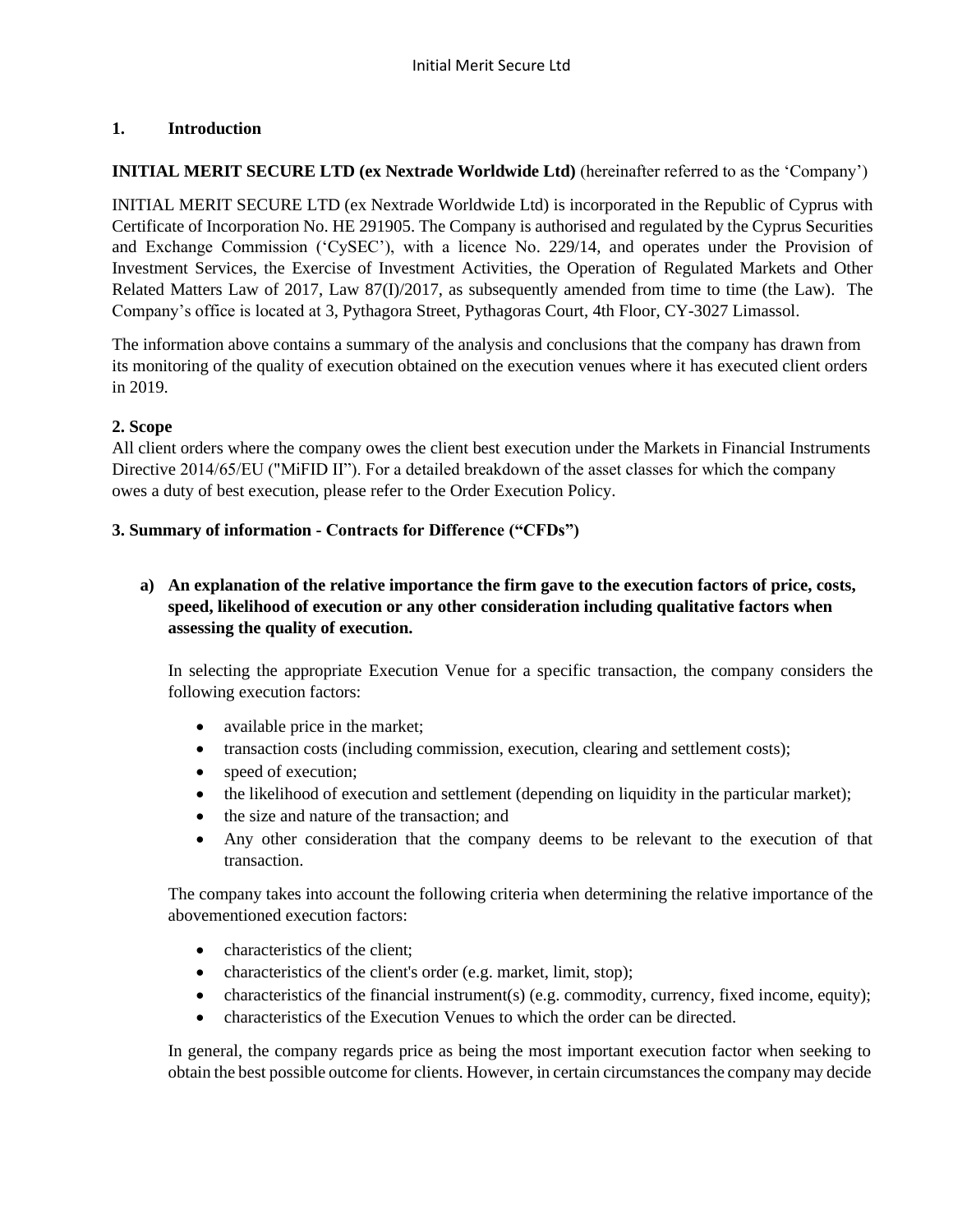in its absolute discretion that the other factors mentioned above are more important than price.

#### **b) A description of any close links, conflicts of interests, and common ownerships with respect to any execution venues used to execute orders.**

The company does not have any close links or common ownership with respect to any external execution venues.

#### **c) A description of any specific arrangements with any execution venues regarding payments made or received, discounts, rebates or non-monetary benefits received.**

Under the company's Order Execution Policy, we will not receive any remuneration, discount or nonmonetary benefit for routing orders to a particular Execution Venue as this could give rise to a conflict of interest between the benefit received by the company and its obligation to achieve the most favorable terms for the client.

#### **d) An explanation of the factors that led to a change in the list of execution venues listed in the firm's execution policy, if such a change occurred**

There were are small changes to the execution venues listed in the Order Execution Policy during 2019.

#### **e) An explanation of how order execution differs according to client categorisation, where the firm treats categories of clients differently and where it may affect the order execution arrangements.**

The company provides investment services to retail clients. The company will apply Best Execution to transactions with Retail and Professional Clients dealing in Financial Instruments where it accepts an order or where it has expressly agreed to provide Best Execution. The company's Order Execution Policy does not apply to Eligible Counterparties; accordingly, we will not owe Best Execution in transactions entered into with Eligible Counterparties. However, this does not diminish the company's obligation to act honestly, fairly and professionally and to communicate in a way that is fair, clear and not misleading when dealing with Eligible Counterparties.

#### **f) An explanation of whether other criteria were given precedence over immediate price and cost when executing retail client orders and how these other criteria were instrumental in delivering the best possible result in terms of the total consideration to the client.**

#### • **Speed of Execution:**

The Company acts as agent on the Customer's behalf. The Company places a significant importance when executing Customer's orders and strives to offer a high speed of execution within the limitations of technology and communication links. The use of wireless connection or dial-up connection or any other form of unstable connection at the Customer's end, may result in poor or interrupted connectivity or lack of signal strength causing delays in the transmission of data between the Customer and the Company when using the Company's electronic trading platform. This may result in the placement of the Customer's order at an out of date price, which the Company might decline and provide the Customer with a new quote (i.e. re-quoting).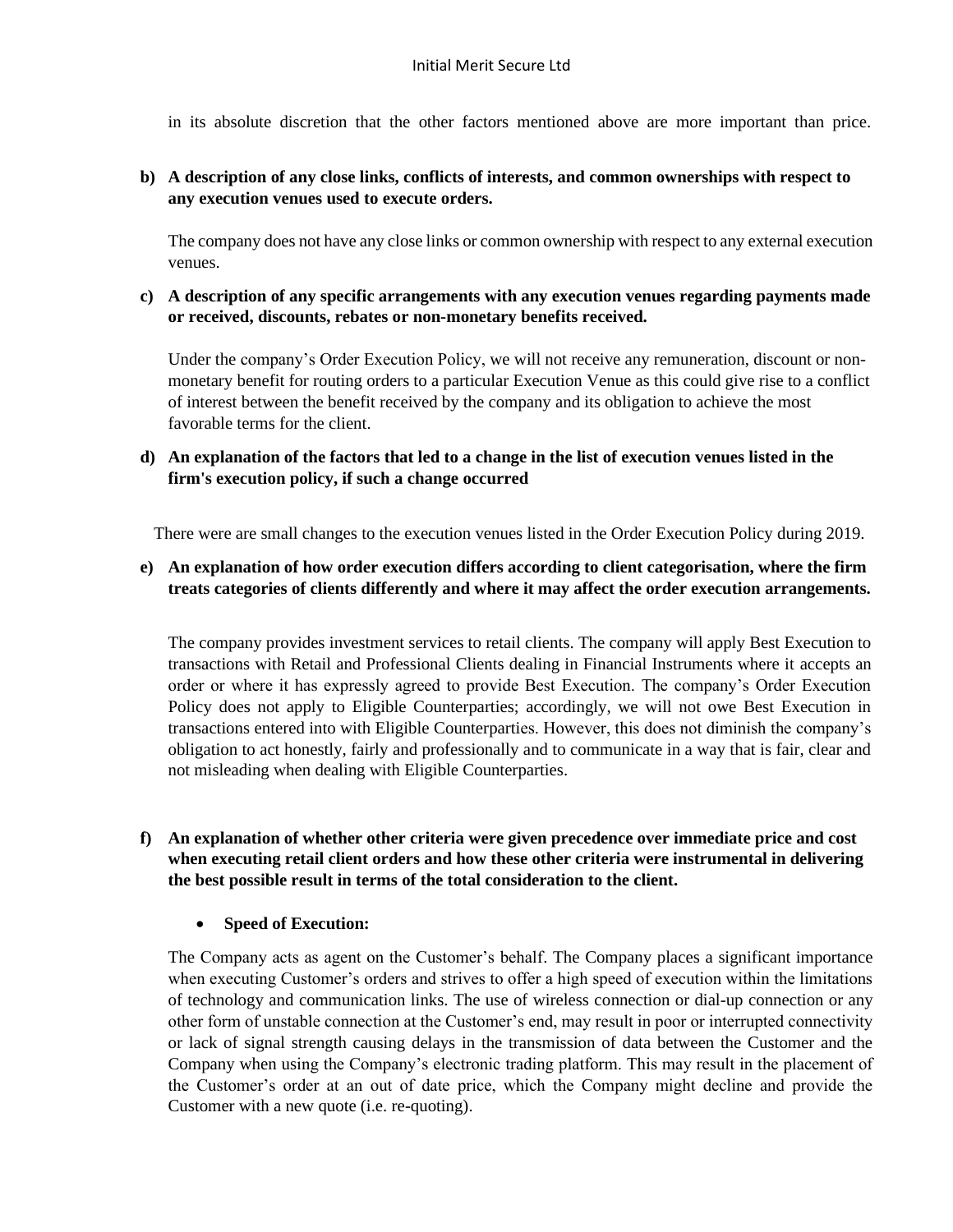#### • **Likelihood of Execution:**

The Company acts as principal and not as an agent on the Customer's behalf; therefore, the Company is the sole Execution Venue for the execution of the Customer's orders for the Financial Instruments provided by the Company. However, the Company relies on third party liquidity providers for prices and available liquidity. Although the Company executes all orders placed by the Customers, it reserves the right to decline an order of any type. The Company shall proceed to a settlement of all transactions upon execution of such transactions.

#### • **Size of Order:**

All orders are placed in lot sizes. A lot is a unit measuring the transaction amount and it is different for each Financial Instrument. Details of the lot sizes are available on the Contract Specifications in the Company's website. Although there is no maximum order size that the Customer can place with the Company, the Company reserves the right to decline an order as explained in the agreement entered into with the Customer.

The Company makes every effort to fill the order of the Customer irrespective of the volume. But, if this is achieved, it may be at the best available price as the market liquidity may allow at the time of execution.

**g) An explanation of how the investment firm has used any data or tools relating to the quality of execution, including any data published under RTS 28.**

In order to effectively implement a robust Best Execution compliance program, the Company monitors the quality of execution of client orders through various data and tools. The Company has implemented the following execution quality.

- Real time monitoring of execution and Execution Venue performance through a bridge provider.
- Price Feed Monitoring against Market standards such as Thomson Reuters and Bloomberg
- Regular independent reviews of execution quality arrangements and operating effectiveness of the monitoring.
- Periodic internal audit of the execution quality arrangements under Stage 1 and Stage 2 that aims to enhance the oversight of the Company's control environment.
- The goal is to ensure that clients are provided with the best possible results for their orders. To this end, the Company intends to conduct quarterly reviews of the fairness of the price provided to the client by gathering market data used in the estimation of the price of the products and comparing with similar or comparable products

#### h) **Where applicable, an explanation of how the investment firm has used output of a consolidated tape provider established under Article 65 of Directive 2014/65/EU.**

Not applicable.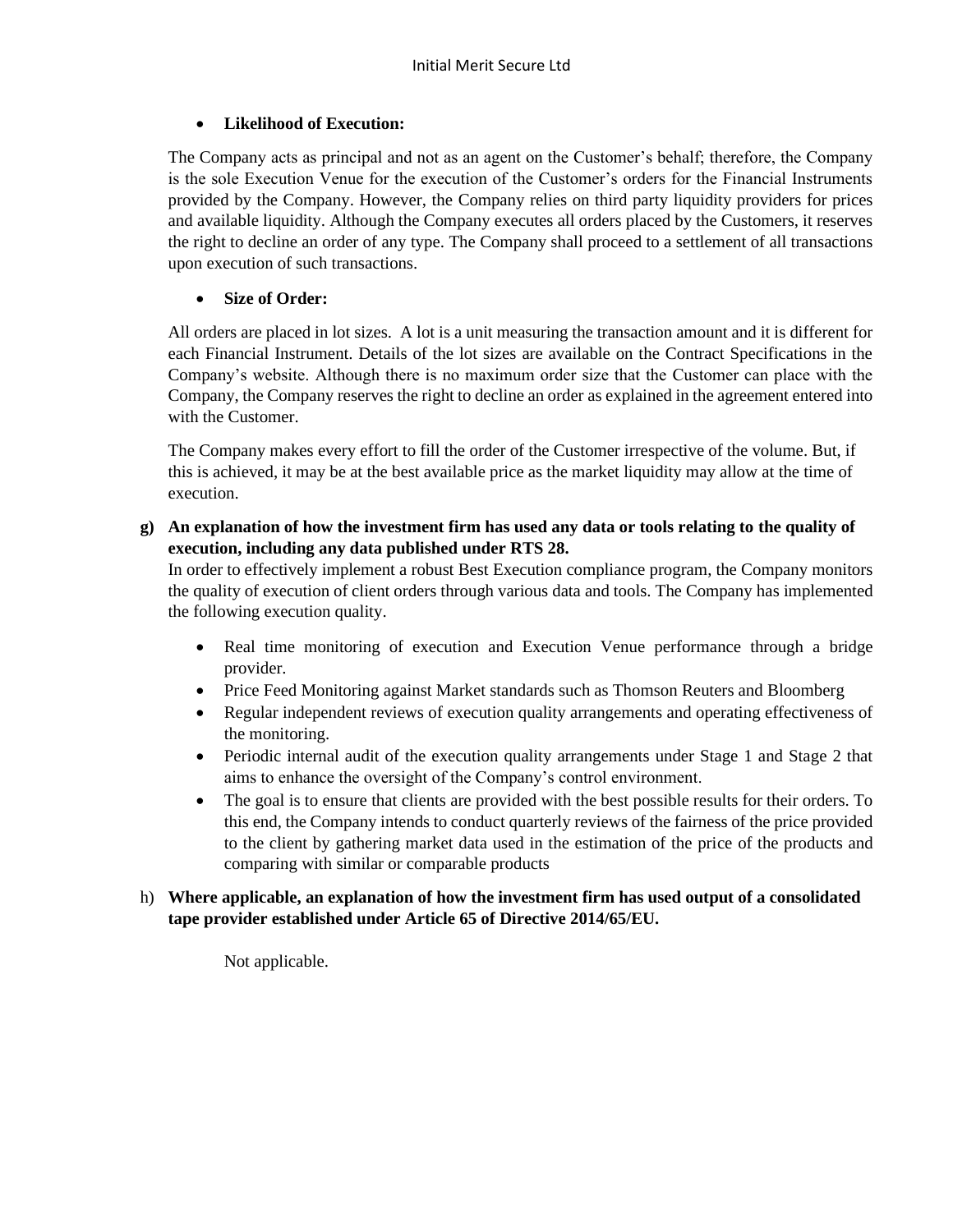# **Information on the quality of execution obtained for client orders in 2019**

### **1. Introduction**

The information below contains a summary of the analysis and conclusions that **INITIAL MERIT SECURE LTD (ex Nextrade Worldwide Ltd)** has drawn from its monitoring of the quality of execution obtained on the execution venues where it has executed client orders in 2019.

#### **2. Scope**

According to the Markets in Financial Instruments Directive 2014/65/EU ("MiFID II") and the Commission Delegated Regulation (EU) 2017/576 ("RTS 28"), the company publishes top five execution venues ranked in terms of trading volumes for all executed client orders per class of financial instruments.

#### **Retail Clients (as per Annex II, table 1 of the RTS 28) per each class of instrument for the top 5 execution venues ranked in terms of trading volumes (descending order):**

|                                                                            | Class of Instrument                                                                      | <b>Contracts for Difference ("CFDs")</b>                                                     |                                                                       |                                    |                                       |                                     |  |
|----------------------------------------------------------------------------|------------------------------------------------------------------------------------------|----------------------------------------------------------------------------------------------|-----------------------------------------------------------------------|------------------------------------|---------------------------------------|-------------------------------------|--|
| Notification if < 1 average trade per<br>business day in the previous year |                                                                                          | Y/N                                                                                          |                                                                       |                                    |                                       |                                     |  |
| Numb<br>er                                                                 | Top five execution venues<br>ranked in terms of trading<br>volumes (descending<br>order) | Proporti<br>on of<br>volume<br>traded as<br>a<br>percenta<br>ge of<br>total in<br>that class | Proportion of orders executed as<br>percentage of total in that class | Percentage of<br>passive<br>orders | Percentage of<br>aggressive<br>orders | Percentage<br>of directed<br>orders |  |
| $\mathbf{1}$                                                               | FX Net LTd LEI<br>213800KTK5WXFE8LT<br>579                                               | 99.99%                                                                                       | 99.99%                                                                | 0%                                 | 99.99%                                | 0%                                  |  |
| $\overline{2}$                                                             | Broctagon Prime Ltd<br>LEI<br>213800AYVP83GMTL<br><b>SE33</b>                            | 0.01%                                                                                        | 0.01%                                                                 | 0%                                 | 0.01%                                 | 0%                                  |  |
| 3                                                                          | N/A                                                                                      |                                                                                              |                                                                       |                                    |                                       |                                     |  |
| 4                                                                          | N/A                                                                                      |                                                                                              |                                                                       |                                    |                                       |                                     |  |
| 5                                                                          | N/A                                                                                      |                                                                                              |                                                                       |                                    |                                       |                                     |  |
|                                                                            |                                                                                          |                                                                                              |                                                                       |                                    |                                       |                                     |  |